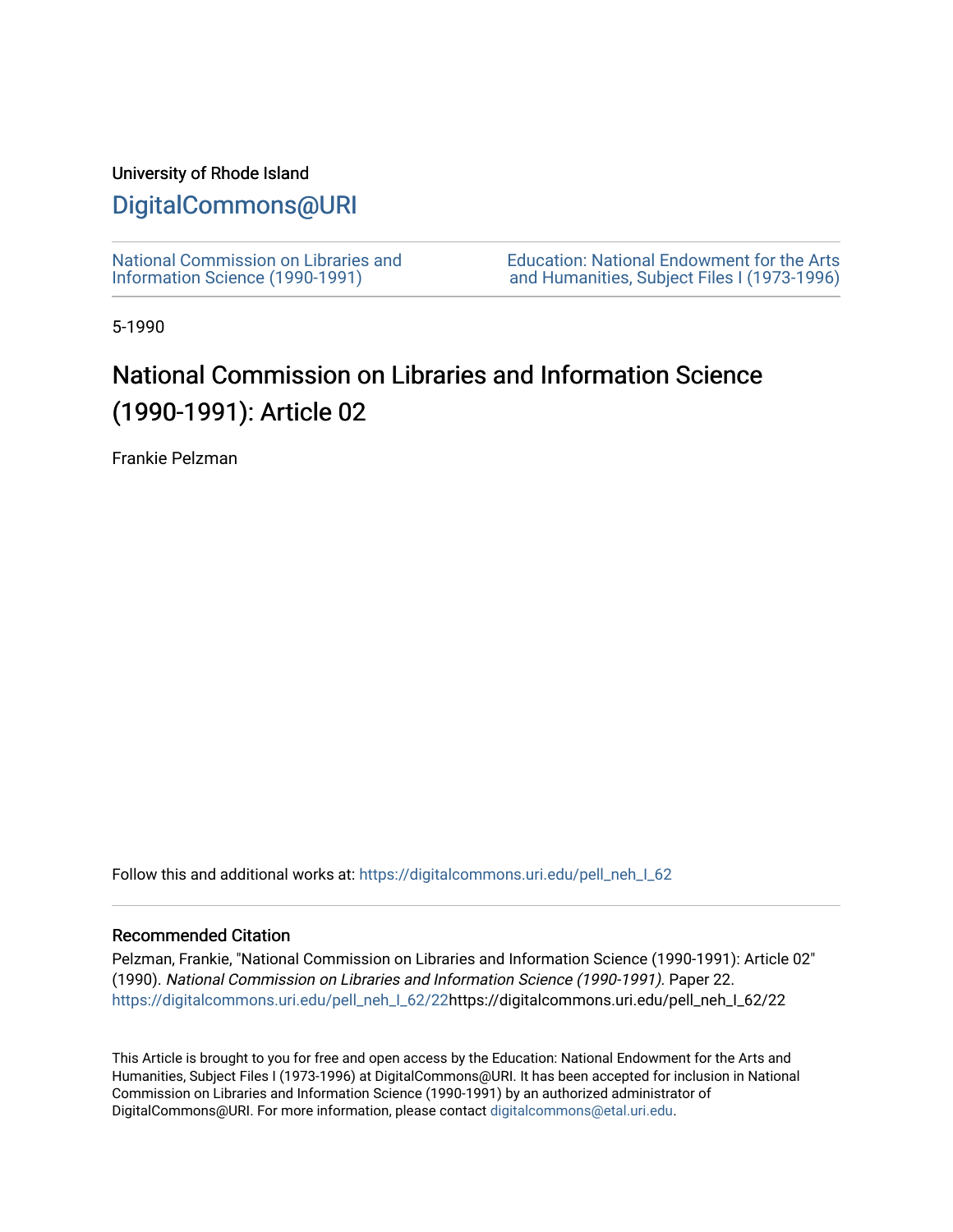

itst Lady Barbara Bush journeyed from the nation's capital to Los Angeles in February to view the operation of the County of Los Angeles Public Library's literacy hotline. She was greeted at the Montebello Community Library by State Librarian *Gary* Strong *and County Librarian Sandro Reuben. There she* met *adult learners*  and tutors, recognized the work of the library staff, and was presented a library sweat*shirt and* her own *library KeyCArd.* 

# WASHINGTON OBSERVER

#### **FOIA continued ...**

Early in March Representative Don Edwards (D-Calif.) as chair of the Subcommittee on Civil Constitutional Rights of the House Judiciary Committee held oversight and authorization hearings for the Federal Bureau of Investigation. He was responsible for the oversight hearings last year on the FBI and the Library Awareness Program. His opening remarks, and those of his witnesses, illustrated the role of policy and procedure in those matters where, seemingly, the intent of the Freedom of Information Act (FOIA) is thwarted. That is, the FBI labors under budgetary constraints similar to those constricting most federal programs today. As Edwards noted in his opening statement, when the subcommittee last fo- als, and the like. According to NSA, cused on the FBI's compliance with "without [the subcommittee's] active FOIA, the situation was considered a intervention, the natural process of crisis: the backlog ran between 6,000 bureaucratic arteriosclerosis would

Today the backlog fluctuates be- formation Act...." tween  $\dot{8},000$  and  $10,\dot{0}00$ . A requester,<br>even when the EBL bas no problems  $\sim$  **Lines of authority** even when the FBI has no problems 1 *\_,,/·* **Lines of authority**  with the release of information, has a potential wait of nearly a year, al- braries and Information Science is though legislation specifies the re- meeting in Winter Park, Florida as sponse time to be within ten days. this is being written. A series of com-

loss of forty-three staff positions at the December meeting spell out a scesame time that the total number of nario that is probably being played requests per year has reached about out at that meeting: it is difficult to 16,000. Seemingly, then, it is under- look over the agenda and not see the standable that when a request re- scheduled items as signifying more quires actual analvsis or other pro- than their innocuous listing would cessing of documents, the FBI's ad- suggest. There is nothing unexpect-

mitted average response time has risen to 326 days. These figures, the rise in FOIA litigation, and the need for a variety of processing procedures that are not common at other agencies combine to create the bottleneck, according to the chief of the FBI Freedom of Information and Privacy Acts Section, Emil Moschella.

Without denying those facts, others brought different perspectives to the hearing. Lengthy testimony by Sheryl Walter, associate general counsel, and Thomas Blanton. deputy director of the National Security Archive (NSA), used a case study farniliar to librarians. the FBI Library Awareness Program. Without reviewing the testimony and its extensive exhibits, it is important to note that we are concerned here not just with administrative procedures but with matters of civil liberty; it is those concerns that are central in the questions NSA addressed to the subcommittee: Why did the New York office of the FBI believe its critics might be Soviet-inspired? Who were the 226 individuals checked on and what did the records checks turn up? Which field offices have conducted library visits, and under what "like programs"? How does the FBI reconcile its recruitment of assets in the library community with the privacy rights of library users?

The NSA testimony suggests the problem is not just with procedure but with policy, including but not limited to the reasons for staff vacancies, the status given to FOIA profession- **by Frankie Pelzman**  and 8,000 requests. threaten to repeal the Freedom of In-

This lag time reflects, in part, the munications since the commission's

 $\overline{\phantom{a}}$ 

. **f** ~. :. ' •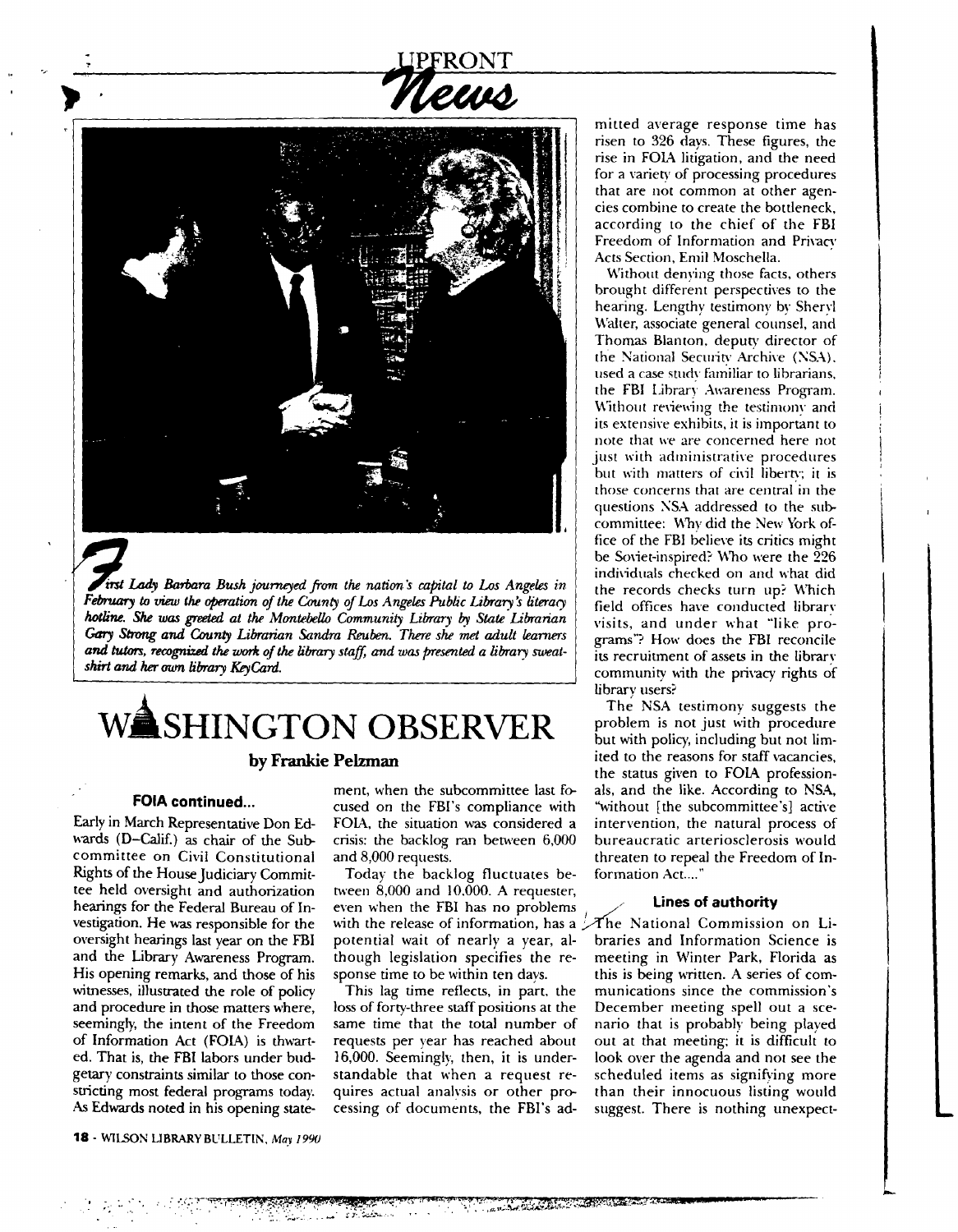

ed: discussion of the White House Conference, NCLIS goals and structure. Most exciting is the second of the commission's hearings on library and information senices for native Americans, this time focusing on southeastern tribes in a parallel to the NCLIS field hearings in Santa Fe over a year ago. The new chair of the commission, Charles Reid (confirmed by the Senate on March 16), has made these hearings a major substantive effort on the part of the commission and is to be commended for the continuation of the original effort. Addirional hearings are to be held in the Northeast and in the Northwest. Reid. has appointed Hakim Khan, formerly acting director of the Department of Education Office of Indian Education, as NCLIS special assistant on Iibrary services to native Americans.

 $\mathbf{P}$ 

'.

The agenda item that reads "Executive Session (if necessary)" is the only indication that it may not be business as usual at NCLIS. In a February meeting. Daniel Carter, NCLIS vice-chair and chair of the White House Conference Advisory Committee (WHCAC), distributed a memorandum, dated February 12, that set out the opinion of the Department of Justice (Doj) in regard to a number of questions raised by NCLIS Executive Director Susan Martin. These had to do principally with the lines of authority between NCLIS and the White House Conference Advisory Committee and essentially concluded thar under the statute establishing the advisory committee and under the Federal Advisory Committee Act, an advisory committee "cannot be delegated the NCLIS's non-advisory executive function."

The thrust of the memorandum casts some doubt on recent activities of NCLIS and the White House Conference Advisorv Committee. We now learn that in December, Senators John Glenn and Carl Levin wrote to Jerald Newman, then chair of NCLIS, expressing concern about certain actions of Daniel Carter. The letter from the Senate Committee on Governmental Affairs queries the legal authority for some of Carter's decisions, e.g., his exercise of procurement authority over federal funds, his possible "inadequate and untimely documentation" for 1991 appropriations, and his closed meeting to select an executive director for the White House Conference. (The appointment of Linda Resnik as executive director of WHCLIS was reported in "Upfront/News," March 1990.)

Newman, as chair of NCLIS, responded with a letter dated January 8, 1990. It generally supports Carter and states that "when Mr. Carter's appointment as a commissioner of NCLIS expired on July 19, 1989, I authorized him, as chairman of WH-CAC, to distribute and obligate funds for the WHCLIS in accordance with the WHCLIS budget and subject to applicable law (including FACA) subject to my ultimate approval and guidance.'" Further, he responded that Carter "has the authority to appoint staff, including the executive director for the WHCLIS..." with a search committee made up of members of WHCAC.

Some of the information in Newman's letter was provided in a December 26, 1989 letter from Mary Alice Hedge Reszetar, NCLIS associate director, in response to Newman's request for information. Reszetar described in what capacity(ies) Carter has acted: as WHCAC chair, "he has acted as acting executive director and/or chairman of a federal agency similar to NCLIS. Also, he acted as head of the agency by approving all of the advisory committee personnel records, including his own... including acting as the ethics officer by checking and signing "no conflict noted' on the Confidential Statement of Employment and Financial Interests, on his own form." Her letter continues to suggest that overall Carter "seemed to be taking on a role with the White House Conference which does not necessarily come with being the chairman of the advisory committee." She also noted that DoE's Budget Office advised a NCLIS administrative officer in July that Treasury Allotment forms would require the signature of the NCLIS executive director and not that of Mr. Carter. The administrative officer apparently did not advise her supervisors of the DoE decision until November. In the interim, a memorandum from the administrative officer informed certain DoE offices that "Daniel H. Carter is the chairman of the advisory committee for the White House Conference on Libraries and Information Services. He will be signing all documents for signature....

This letter generally reflects the position Reszetar took in a November 6, 1989 memorandum to Carter and on that same date, the position of a similar and more detailed memorandum from Susan Martin to Newman. The Reszetar memorandum notifies Carter that as NCLIS Designated Federal Official she is unable to approve holding a meeting of the selection committee without appropriate concurrences and public notification. She suggests chat a meeting would be appropriate between Newman, Carter, Martin, and other suitable federal officials. In a separate memorandum of the same date, Martin wrote to Newman about the "confusion" surrounding the Executive Director Selection Subcommittee meeting. She also notes that the nature of WHCAC is principally advisory, that it is the "commission [that] is authorized to engage personnel to assist "the commission and the advisorv committee," and that the delay in transmitting information about the signatory authority for funds resulted in "a civilian employee... without proper authority" signing almost \$250,000 in purchase orders.

In the earliest memorandum presently available (November 6, 1989), Martin suggests sewral actions to Newman: that a memo be sent to Carter about the selection process for a WHCLIS executive director; that NCLIS maintain its fiscal responsibility; that Carter's signatory authority be rescinded; that NCLIS reassert its in volvement in the WHCLIS process; and that Newman come to Washington for a meeting with the appropriate persons.

Certainly all these issues are capable of resolution, but they may create a drag on the timetable for the conference. There is, however, one oddly discomfitting line in the April report of the NCLIS executive director. In a paragraph discussing the conference she notes: "We are currently sixteen months away from the National White House Conference, if *it is held July 9-13, 1991, as scheduled.*" (Emphasis added.) $\blacksquare$